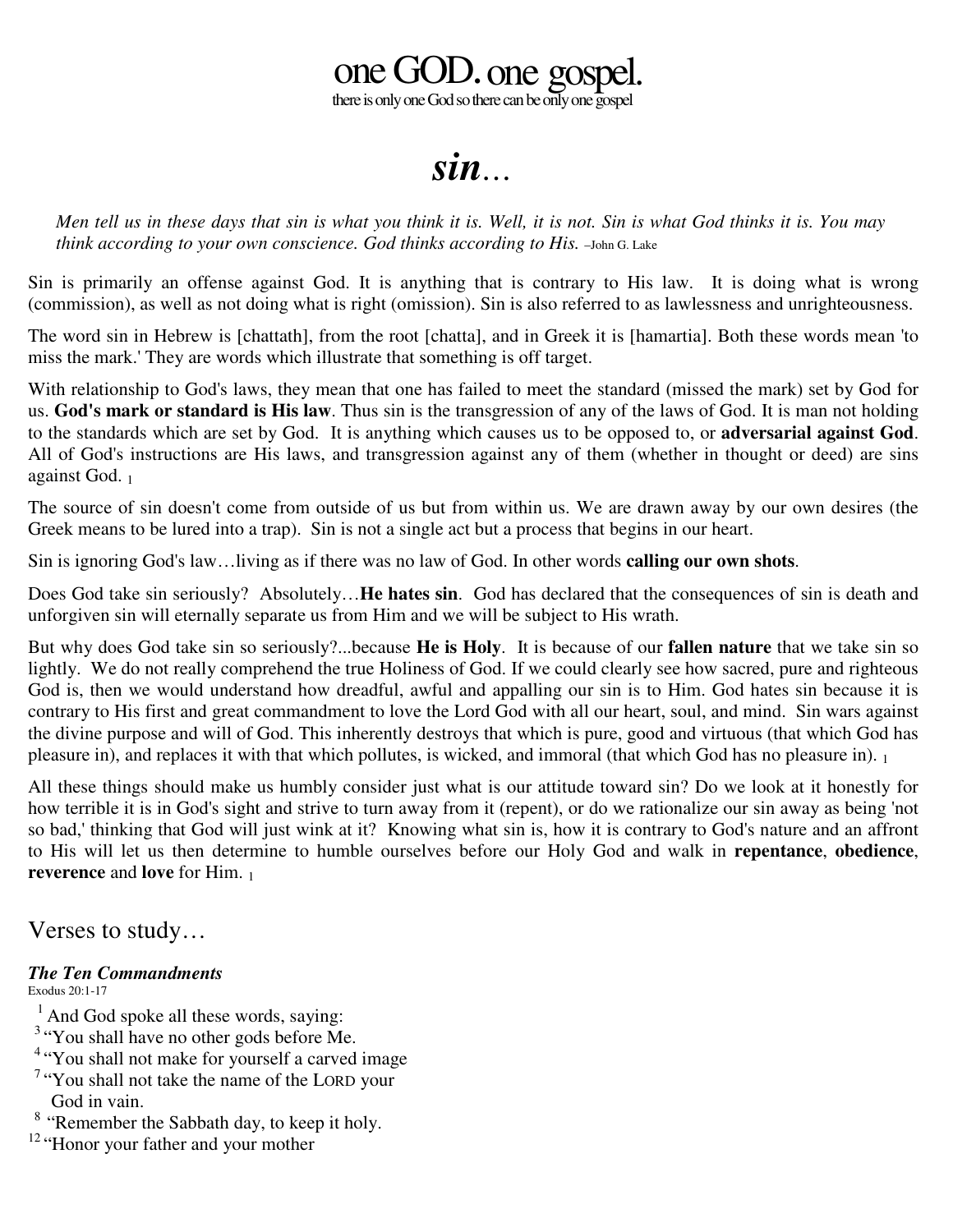<sup>13</sup> "You shall not murder.

<sup>14</sup> "You shall not commit adultery.

<sup>15</sup> "You shall not steal.

<sup>16</sup> "You shall not bear false witness against your neighbor.

<sup>17</sup> "You shall not covet your neighbor's house; your neighbor's wife, nor his male servant, nor his female servant, nor his ox, nor his donkey, nor anything that is your neighbor's."

**Sin includes…but is not limited to…lawlessness, unrighteousness, blasphemy, heresies, idolatry, unbelief, sorcery, cowardness, pride, proud looks, selfishishness, ambitions, envy, jealousies, foolishness, foolish talking, coarse jesting, contentions, dissensions, sowing discord, drunkenness, revelries, hatred, outbursts of wrath, an evil eye, evil thoughts, evil desire, covetousness, wicked plans, wickedness, running to evil, extortion, theft, false witness, lying, deceit, passion, lewdness, uncleanness, filthiness, adulteries, fornications, sexual immorality, homosexuality, sodomy, shedding of innocent blood, murder.**

1 John 3:4; 1 John 5:17; Romans 6:23 ; Romans 3:22-23 ; 1 John 1:8,10 ; James 1:13-15 ; Matthew 18:8-9 ; James 2:10; James 4:17 ; Proverbs 6:16-19 ; Mark 7:21-23 ; Colossians 3:5-7 ; 1 Corinthians 6:9-11 ; Galatians 5:19-21; Ephesians 5:3-7 ; Revelation 21:8

For whoever shall keep the whole law, and yet stumble in one point, he is guilty of all. James 2:10

**If we say that we have no sin**, we deceive ourselves, and the truth is not in us…If we say that we have not sinned, we make Him a liar, and His word is not in us. 1 John 1:8,10

For there is no difference; for **all have sinned** and fall short of the glory of God. Romans 3:22-23

Let no one say when he is tempted, "I am tempted by God"; for God cannot be tempted by evil, nor does He Himself tempt anyone. But each one is tempted when he is drawn away by his own desires and enticed. Then, when desire has conceived, it gives birth to sin; and **sin,** when it is full-grown, **brings forth death.** James 1:13-15

If your hand or foot causes you to sin, cut it off and cast it from you. It is better for you to enter into life lame or maimed, rather than having two hands or two feet, to be cast into the everlasting fire. And if your eye causes you to sin, pluck it out and cast it from you. It is better for you to enter into life with one eye, rather than having two eyes, to be cast into hell fire. Matthew 18:8-9

Therefore, to him who knows to do good and does not do it, to him it is sin. James 4:17

**These six things the LORD hates**, Yes, seven are an abomination to Him: A **proud look, a lying tongue, hands that** shed innocent blood, a heart that devises wicked plans, feet that are swift in running to evil, a false witness who **speaks lies, and one who sows discord among brethren.** Proverbs 6:16-19

For from within, out of the heart of men, proceed **evil thoughts, adulteries, fornications, murders, thefts, covetousness, wickedness, deceit, lewdness, an evil eye, blasphemy, pride, foolishness**. All these evil things come from within and defile a man." Mark 7:21-23

Therefore put to death your members which are on the earth: **fornication, uncleanness, passion, evil desire, and covetousness, which is idolatry**. Because of these things the wrath of God is coming upon the sons of disobedience, in which you yourselves once walked when you lived in them. Colossians 3:5-7

Do you not know that the **unrighteous** will not inherit the kingdom of God? Do not be deceived. Neither **fornicators,** nor **idolaters,** nor **adulterers,** nor **homosexuals,** nor **sodomites,** nor **thieves,** nor **covetous,** nor **drunkards,** nor **revilers,** nor **extortioners** will inherit the kingdom of God. And such were some of you. 1 Corinthians 6:9-11

Now the works of the flesh are evident, which are: **adultery, fornication, uncleanness, lewdness, idolatry, sorcery, hatred, contentions, jealousies, outbursts of wrath, selfish ambitions, dissensions, heresies, envy, murders, drunkenness, revelries, and the like**; of which I tell you beforehand, just as I also told you in time past, that **those who practice** such things **will not inherit the kingdom of God**. Galatians 5:19-21